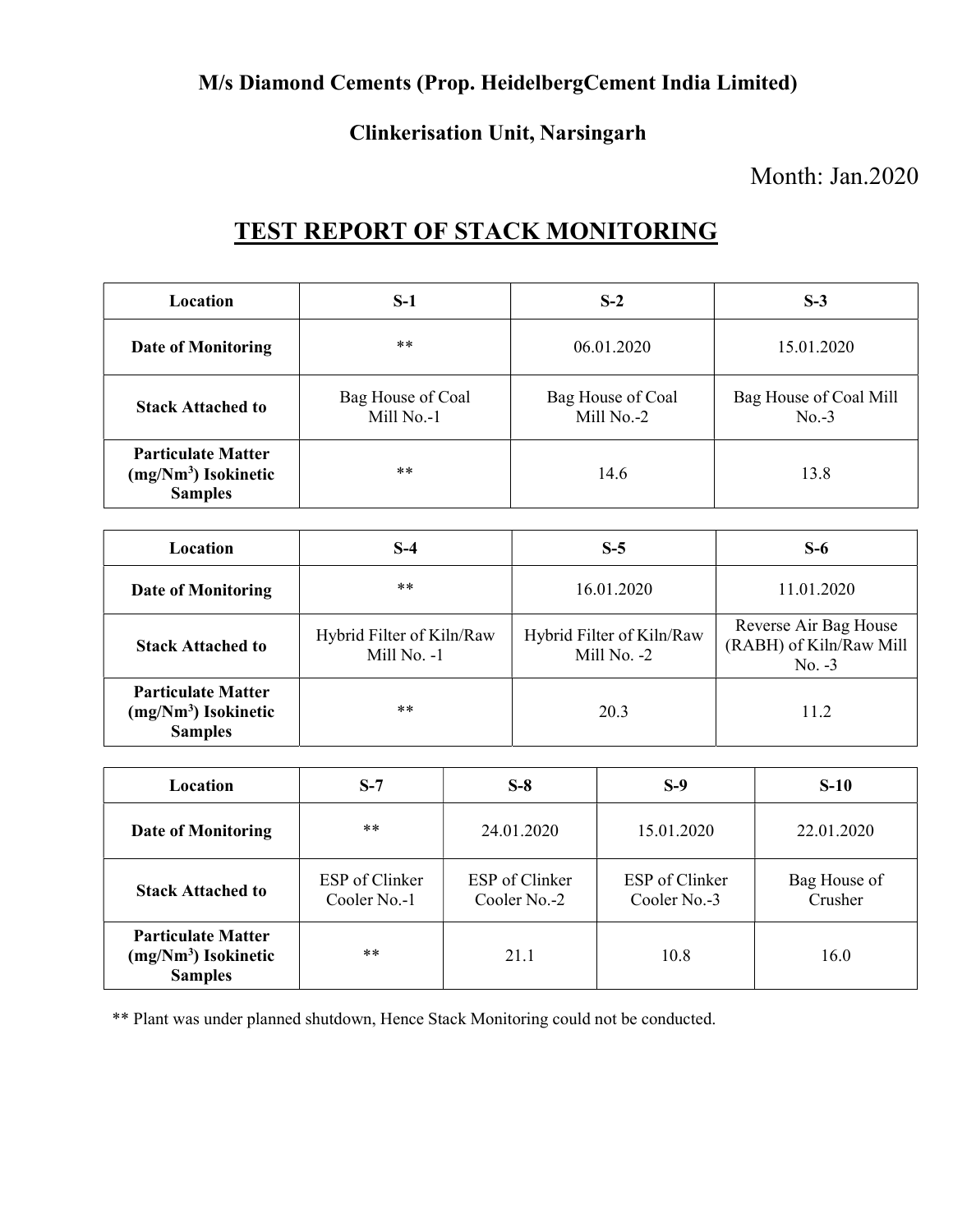### M/s Diamond Cements (Prop. HeidelbergCement India Limited)

#### Grinding Unit, Imlai

Month: Jan.2020

# TEST REPORT OF STACK MONITORING

| Location                                                             | $S-1$                             | $S-2$                             | $S-3$                             |
|----------------------------------------------------------------------|-----------------------------------|-----------------------------------|-----------------------------------|
| <b>Date of Monitoring</b>                                            | 13.01.2020                        | 13.01.2020                        | 08.01.2020                        |
| <b>Stack Attached to</b>                                             | Bag House of Cement<br>Mill No.-1 | Bag House of Cement<br>Mill No.-2 | Bag House of Cement<br>Mill No.-3 |
| <b>Particulate Matter</b><br>$(mg/Nm3)$ Isokinetic<br><b>Samples</b> | 15.2                              | 12.8                              | 17.0                              |

| Location                                                              | $S-4$                            |
|-----------------------------------------------------------------------|----------------------------------|
| <b>Date of Monitoring</b>                                             | 08.01.2020                       |
| <b>Stack Attached to</b>                                              | Bag House of Packing Plant No.-3 |
| Particulate Matter (mg/Nm <sup>3</sup> )<br><b>Isokinetic Samples</b> | 24.5                             |